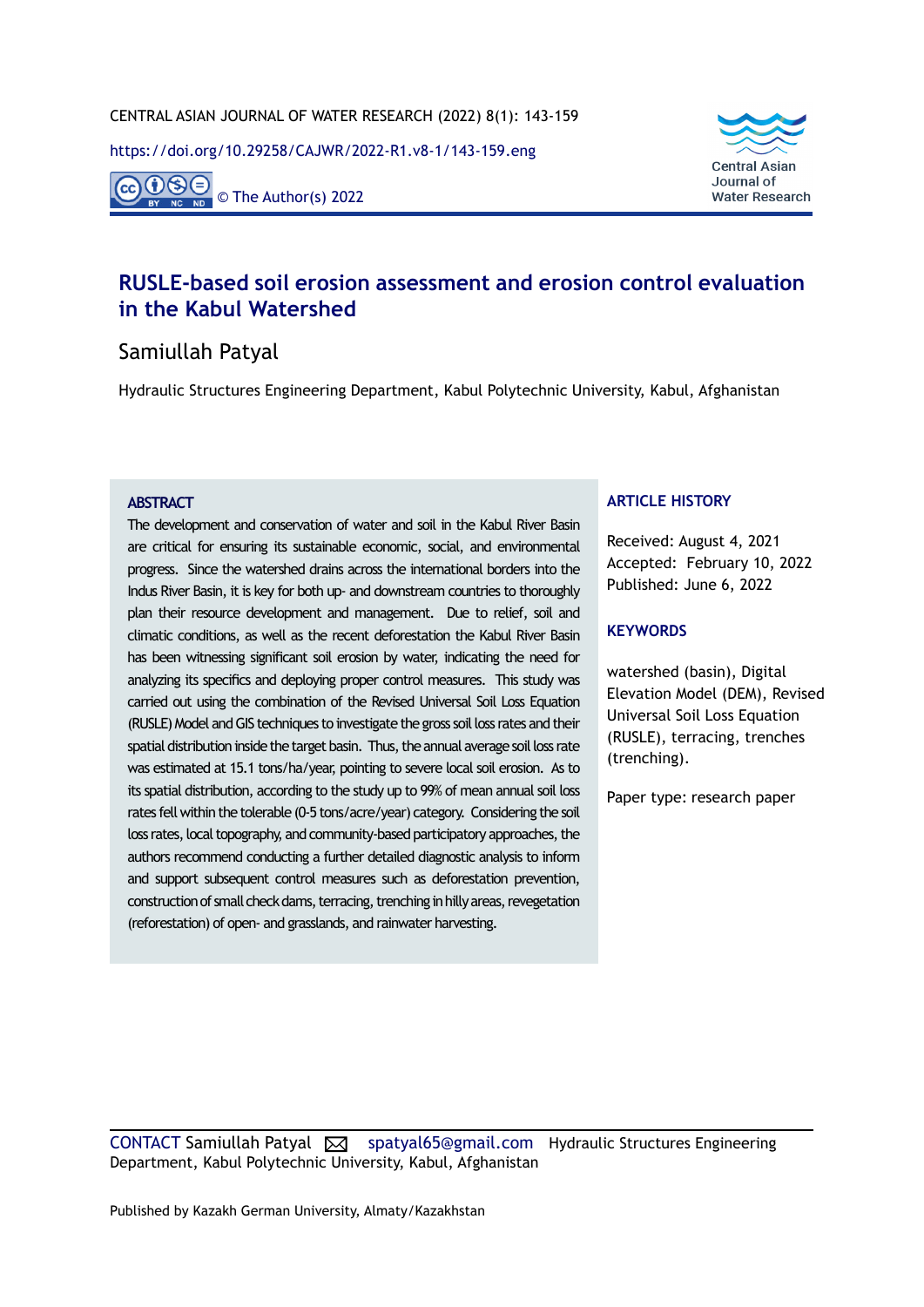### **1. Introduction**

Soil erosion and land degradation are among the most serious environmental challenges of the 21st century worldwide, greatly impacting Afghanistan with almost 80% of the population directly relying on the natural resources of respective basins to meet their daily needs (UNEP, [2004\)](#page-16-0). Soil erosion causes loss of suitable soil, reduction of agricultural production, increased turbidity of streams and waterways, silting of rivers and reservoirs, as well as affects fish and agricultural production in multiple ways.

Due to its geographic location and arid to semi-arid climate, Afghanistan is highly vulnerable to soil erosion. The long-lasting war, recent deforestation, and continual drought have resulted in extensive environmental degradation throughout the country likewise posing a serious threat to the future livelihoods of Afghanis (UNEP, [2004](#page-16-0)). On the one hand, large-scale soil erosion in the last several decades has caused silting up of the reservoirs along the Kabul River. On the other hand, it is necessary to build new reservoirs and dams to ensure sufficient water supply for household, power generation, and irrigation purposes. Thus, erosion and sedimentation assessment at the basin level is necessary to verify the scale and severity of the situation.

The assessment data collected could be likewise used by designers and water resource engineers to effectively evaluate the life expectancy of proposed dams. As of today, there are no monitoring stations along the Kabul River to measure sediment, and most of the available sedimentation data are based on the surveys executed during 1960-1980s prior to dam construction. The large Kabul River Basin includes eight sub-basins, and the Kabul Sub-Basin is the largest watershed in terms of population and area among them (FAO, [2012](#page-15-0)).

Measuring the soil loss effects also helps verifying the investment in sustainable land management and appropriate soil conservation measures benefitting land users, including economically. However, farmers still resist adopting improved erosion control measures due to poor awareness of the immediate soil loss impacts on their livelihoods, as well as insufficient competencies to build soil conservation installations (Sahar, 2013). Both farmers and policymakers need to understand the importance of accurate soil loss measurements and the status of ongoing soil preservation efforts. Overall, the study's objective was to estimate soil erosion rates and evaluate antierosion control measures under soil conservation plans inside the Kabul Watershed. Specifically, the study was designed to model soil erosion based on the Revised Universal Soil Loss Equation (RUSLE) and assess soil and water conservation (SWC) facilities within the framework of the national water-sector strategies.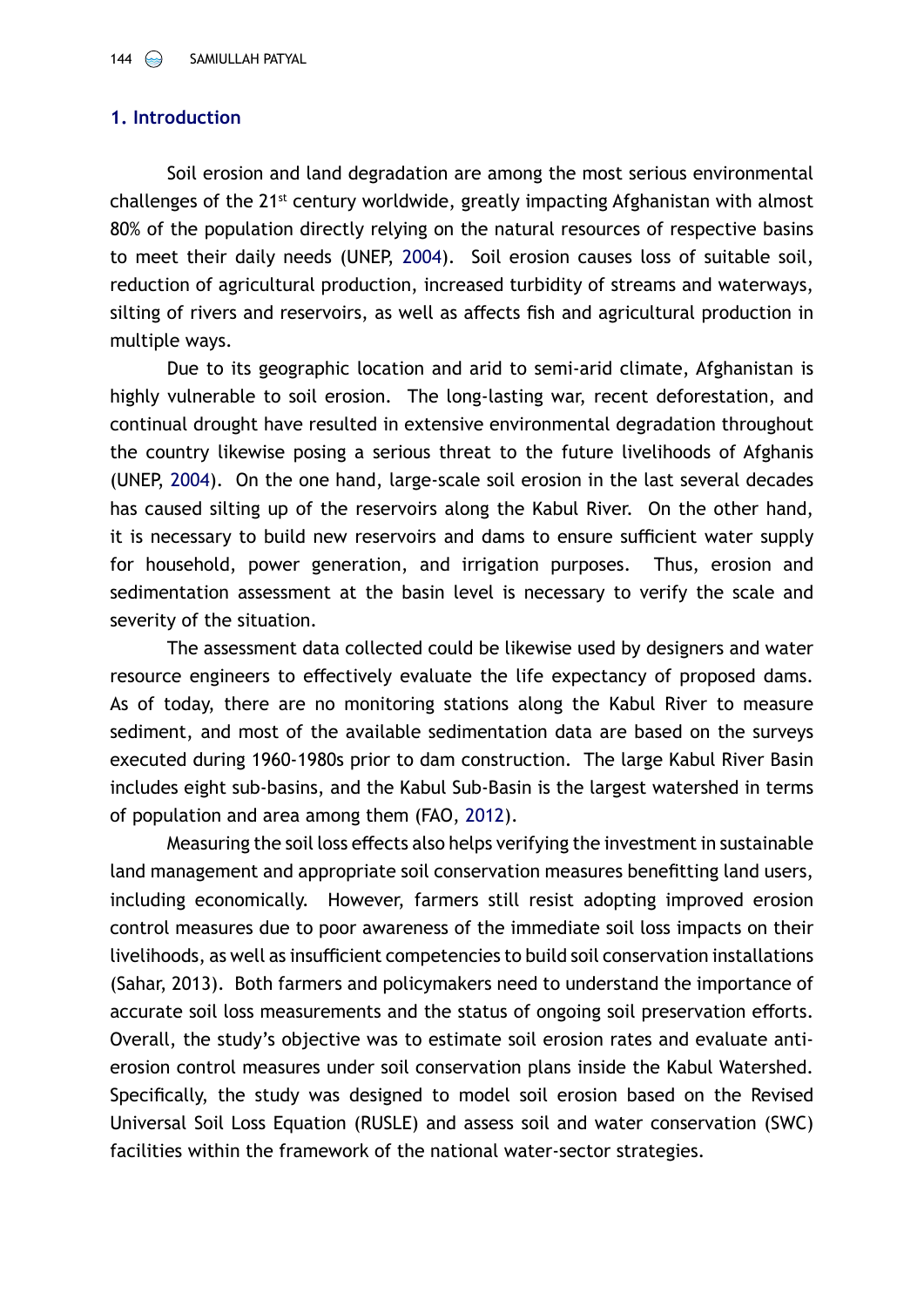### **2. Materials and methods**

### *2.1. Study area*

The Kabul Sub-Basin is one of the major watersheds inside the large Kabul River Basin (Fig. 1.). It is the source of the Kabul River and is located in the central highlands of eastern Afghanistan (33.92° to 34.84° lat. and 68.37° to 71.19° long.). The sub-basin's catchment area amounts to  $12,997$  km<sup>2</sup>, and hosts four provinces, including Kabul City (FAO, [2012](#page-15-0)).



**Figure 1.** Kabul Watershed location and composition.

The Kabul Sub-Basin is largely dominated by rangelands (48%) and bare soils (31%). Irrigated land covers 10% of the total watershed's area, over half of which is suitable for double cropping, mostly in Nangarhar Province. Limited rainfed cultivation (0.3%) is also practiced in a few locations, e.g. near the Kotal-i-Khaikhana Pass (FAO, [2012\)](#page-15-0). The local climate is arid to semi-arid. The rainfall is of monsoon type with 450 mm mean annual rainfall, 2/3 of which occur in February-April (Islamic et al., 2004).

### *2.2. Research methods*

#### *2.2.1. Data sources and use*

The estimation of soil erosion based on the RUSLE model depends on a range of interdependent factors like rainfall erosivity, soil erodibility, slope length, slope steepness, cover management, and conservation practices. These factors can be well represented – temporally and spatially – using GIS techniques (Sahar, [2013](#page-16-1)). The adapted RUSLE model was selected due to its low data requirements and compatibility with ArcGIS 10.5. The mean annual rainfall distribution in the Kabul Sub-Basin was computed based on the 2009-2019 precipitation records (11 years) collected at 19 meteorological stations (Dakah, Pul-i-Behsood, Sultanpur,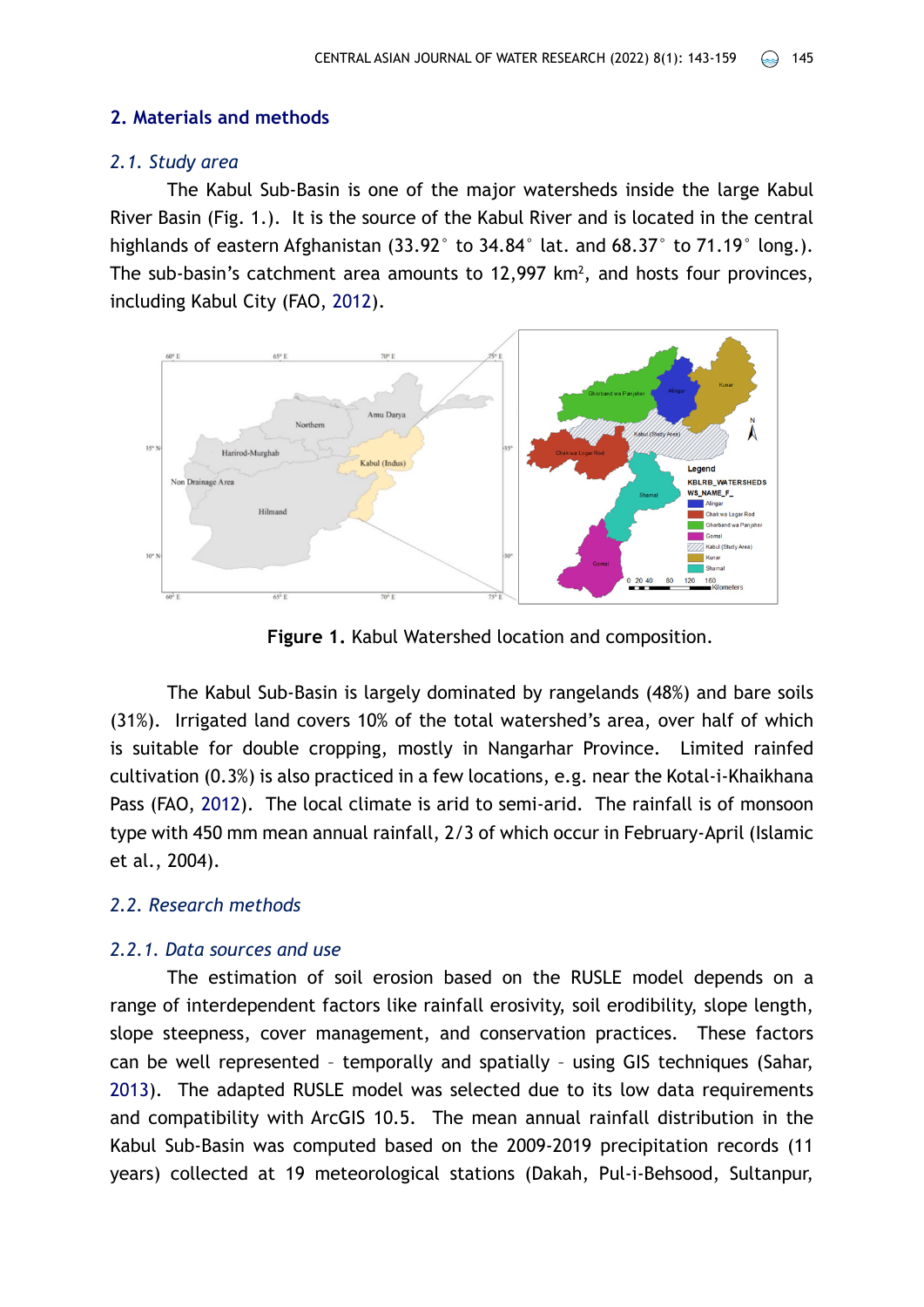Pul-i-Qarghayi, Naghlo, Payin-i-Qargha, Qala-i-Malik, Gul Khana, Paghman, Sarobi, Darulaman, Badam Bagh, Pul-i-Surkh, Sang-i-Naweshta, Gardandiwal, Chamkani, Shokhi, Shakardara, and Nawabad). The monthly values were converted to mean annual rainfall and interpolated using the ordinary kriging method for the entire watershed. The *R*-factor was calculated as per equation (1) below recommended by Renard and Freimund for areas with *P*<850 mm (Lee, [2007\)](#page-15-1).

 $R = 0.04830 P^{1.61}$ , (1)

,where *R* is the annual rainfall erosivity factor, and *P* is the mean annual rainfall (mm).

The soil erodibility factor is influenced by many soil properties and can reflect the soil resistance to erosion (S. I. Khassaf et al., [2018a](#page-15-2)). It is related to the integrated effect of rainfall, runoff, and infiltration on soil loss. The most crucial soil variables that control the *K*-factor include OM, clay content, bulk density, [particle](https://www.sciencedirect.com/topics/earth-and-planetary-sciences/particle-size-distribution) [size distribution,](https://www.sciencedirect.com/topics/earth-and-planetary-sciences/particle-size-distribution) shape, size and stability of aggregates, shear strength, porosity and permeability, and chemical composition. Yet, direct estimation of the *K*-factor is both expensive and time-consuming (Sahar, [2013](#page-16-1)). The *K*-factor values range from 0.02 to 0.69, with the low (approx. 0.05-0.15) values corresponding to high clay content soils, mainly due to their resistance to detachment (Sahar, [2013\)](#page-16-1). Texture represents the principal factor affecting the *K*-values. Courser texture soils, such as sandy soils, have low (between 0.05 and 0.2) *K*-values due to low surface runoff caused by excessive infiltration, even though such soils are easily detached. Medium texture soils, for instance, silt loamy, demonstrate moderate (0.25 to 0.4) *K*-values explained by their moderate susceptibility to detachment and runoff (Manual et al., 2012). The soils with high silt content are the most erodible of all types; are easily detached, tend to crust, and produce significant runoff. The respective *K*-values usually exceed 0.4. Organic matter content reduces erodibility, decreases soil susceptibility to detachment, and boosts infiltration, in turn reducing runoff and erosion (Lee, [2007](#page-15-1)).

The soil data were provided by the Afghan Geodesy and Cartography Head Office (AGCHO). The digital soil map produced by AGCHO (published in September 2011) includes the soil texture classes for the Kabul Watershed area. The soil organic matter (SOM) datasets were obtained from the Soil Research Directorate of the national Ministry of Agriculture, Irrigation and Livestock (MAIL). The soil erodibility factor (*K*) was determined based on soil texture classes and SOM as defined by Schwab et al. (1981).

The digital elevation model (DEM) with 25m resolution was obtained from USGS (S. Khassaf & Al Rammahi, [2018\)](#page-15-2). The slope length and steepness factors were calculated as per the following equations (Kouli et al., 2009):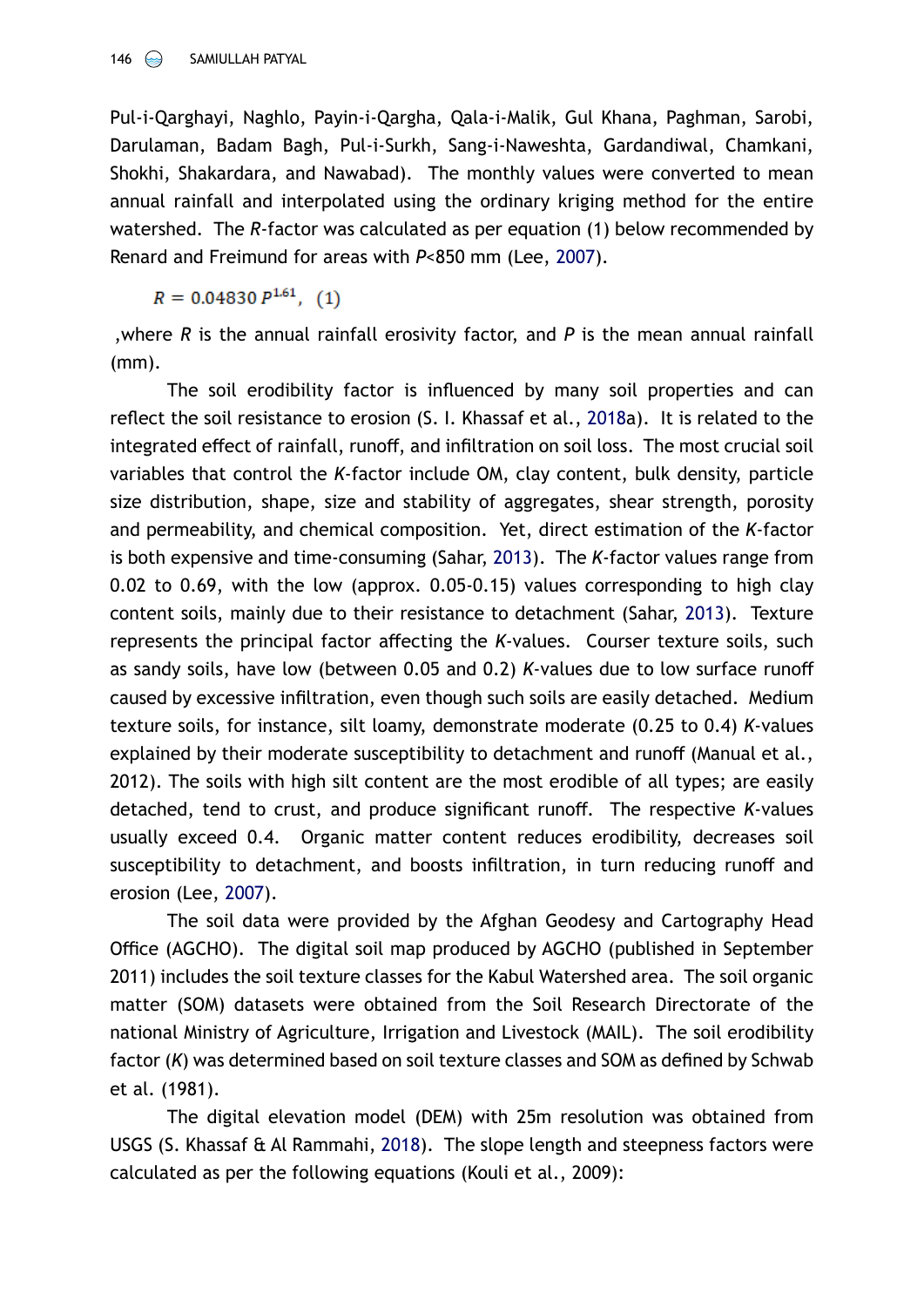$$
L = \left(\frac{\lambda}{22.13}\right)^m,\tag{2}
$$

$$
m = \frac{\beta}{(1+\beta)}, \qquad \beta = \frac{\left(\frac{\sin\theta}{0.0896}\right)}{[3(\sin\theta^{0.8} + 0.56)]}
$$
(3)

,where *λ* is the horizontal slope length (m), *m* is the variable slope length exponent, and  $\theta$  is the slope angle.

The slope steepness factor (*S*) was calculated based on the following equations (McCool et al., 1987):

$$
S = 16.8 \sin\theta + 0.03 \text{ (for slope gradient } \sigma < 9\%) \quad (4)
$$
\n
$$
S = 16.8 \sin\theta - 0.5 \text{ (for slope gradient } \sigma \ge 9\%) \quad (5)
$$

The *C* (Cover Management) factor shows the effect of vegetation cover on soil erosion. The FAO's 2015 Land Cover Map was used to determine the *C*-factor for the target watershed. Based on the map, the land cover classification inside the Kabul Watershed includes 16 classes. Thus, the *C*-factor was assigned to each land-use class from the literature review (FAO, [2012](#page-15-0)).

The Support Practice (*P*) factor ranges from 0 to 1. Due to the lack of proper support practices in place within the study area, the *P*-factor was assigned as 0.8 (S. Khassaf & Al Rammahi, [2018](#page-15-2); S.I. Khassaf et al., [2018a](#page-15-3)).

### *2.2.2. Soil loss rate estimation*

Combined with GIS, the RUSLE model manifests an effective tool for estimating soil loss based on five major factors, with each parameter as an arithmetic estimate of a specific condition affecting the severity of soil erosion in a particular location (Benavidez et al., [2018\)](#page-15-4). RUSLE modeling is used to compute long-term mean soil losses from sheet and rill erosion. The model does not account for soil loss events caused by gully erosion and/or mass movements. The annual soil loss rate was calculated based on the cell-by-cell multiplication of the raster map of the six parameters as per the equation (Benavidez et al., [2018;](#page-15-4) Gis & David, [2014](#page-15-5); Julien, [2004](#page-15-6)):

$$
A = RxKxLxSxCxP
$$
 (6)

, where A is the annual average soil loss rate (ton.  $\arccos 1$ , year<sup>-1</sup>), R is the rainfallrunoff erosivity factor (MJ.mm.ha-1.h-1.year-1) (note: since RUSLE requires input in the U.S. customary units, the values obtained based on the equations above were divided by 17.02 to obtain the properly denominated values (100ft.tons. inch.acre-1.h-1.year-1)), *K* is the soil erodibility factor (ton.acre.h.100ft-1.tons-1.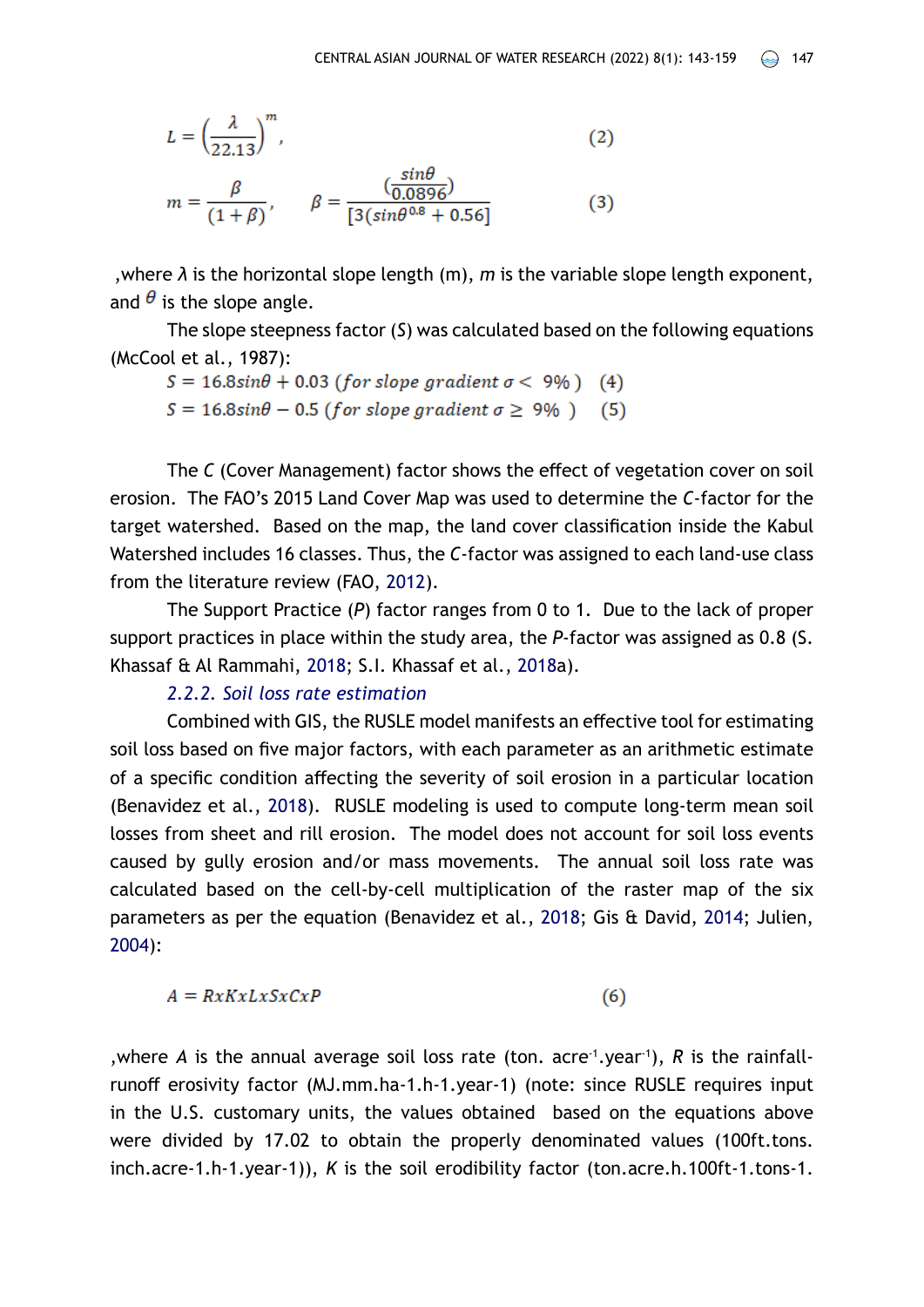inch-1.acre^-1), *L* is slope length (dimensionless), *S* is the slope steepness factor (dimensionless), *C* is cover management (dimensionless), and *P* is the support practice factor (dimensionless). Fig. 2. below details the study methodology (Jung et al., [2017](#page-15-7)).



**Figure 2.** Research methodology conceptual framework.

# **3. Results**

# *3.1. Rainfall erosivity factor (R)*

In the Kabul Sub-Basin, the multi-year mean annual rainfall varies between 300 and 600 mm. The *R*-factor was determined as per Eq. 1 based on the mean rainfall data obtained from 13 stations inside the watershed area. Table I presents the rainfall-runoff erosivity factor for the rain gauge stations within the target basin.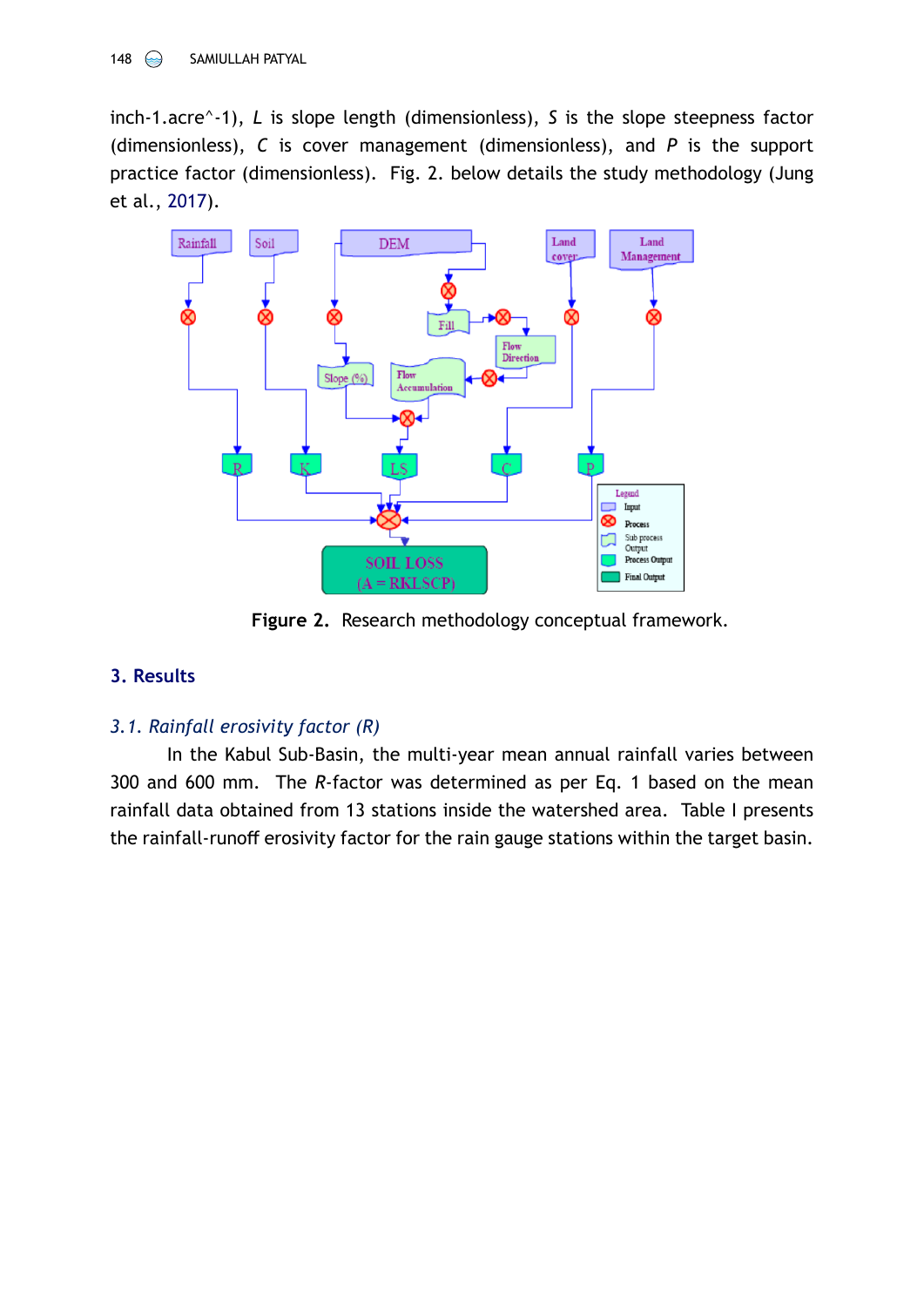| #                       | <b>Station</b>           | Location  |           |           | Mean                                 | $R$ -fac-                                                      | $R$ -fac-                                                          | Com-    |
|-------------------------|--------------------------|-----------|-----------|-----------|--------------------------------------|----------------------------------------------------------------|--------------------------------------------------------------------|---------|
|                         |                          | Province  | Latitude  | Longitude | precip. in<br>2009-2019<br>(mm/year) | tor (MJ.<br>Mm.ha <sup>^</sup><br>$-1.h^{-1}$ .<br>$year^2-1)$ | tor (100<br>ft.Tons.<br>inch.acre^-<br>$1.h^{-1}$ .<br>$year^ -1)$ | ments   |
| 1                       | Dakah                    | Nangarhar | 34.230706 | 71.03855  | 251                                  | 353                                                            | 21                                                                 | Inside  |
| $\overline{\mathbf{c}}$ | Pul-i-Behsod             | Nangarhar | 34.442347 | 70.459831 | 217                                  | 280                                                            | 16                                                                 | Kabul   |
| $\overline{\mathbf{3}}$ | Sultanpur                | Nangarhar | 34.415669 | 70.295842 | 227                                  | 300                                                            | 18                                                                 | Water-  |
| $\overline{4}$          | Pul-i-<br>Qarghayi       | Laghman   | 34.546978 | 70.242489 | 264                                  | 382                                                            | 22                                                                 | shed    |
| 5                       | Naghlo                   | Kabul     | 34.637264 | 69.717036 | 276                                  | 412                                                            | 24                                                                 |         |
| 6                       | Payin-i-Qar-<br>gha      | Kabul     | 34.552539 | 69.035744 | 368                                  | 653                                                            | 38                                                                 |         |
| 7                       | Qala-i-Malik             | Kabul     | 34.577458 | 68.970103 | 378                                  | 682                                                            | 40                                                                 |         |
| 8                       | <b>Gul Khana</b>         | Kabul     | 34.506    | 69.202    | 305                                  | 484                                                            | 28                                                                 |         |
| 9                       | Paghman                  | Kabul     | 34.57500  | 68.98900  | 474                                  | 983                                                            | 58                                                                 |         |
| 10                      | Sarobi                   | Kabul     | 34.59500  | 69.75700  | 275                                  | 409                                                            | 24                                                                 |         |
| 11                      | Darulaman                | Kabul     | 34.46000  | 69.12500  | 295                                  | 456                                                            | 27                                                                 |         |
| 12                      | Badam Bagh               | Kabul     | 34.55000  | 69.11800  | 327                                  | 541                                                            | 32                                                                 |         |
| 13                      | Pul-i-Surkh              | Wardak    | 34.36684  | 68.76965  | 272                                  | 401                                                            | 24                                                                 |         |
|                         | $14$ Sang-i-<br>Naweshta | Kabul     | 34.41819  | 69.19113  | 324                                  | 532                                                            | 31                                                                 |         |
| 15 <sub>1</sub>         | Gardandiwal              | Wardak    | 34.50038  | 68.21266  | 294                                  | 455                                                            | 27                                                                 | Outside |
| 16                      | Chamkani                 | Paktya    | 33.79588  | 69.81463  | 409                                  | 774                                                            | 45                                                                 | Kabul   |
| 17                      | Shokhi                   | Kapisa    | 34.93617  | 69.48439  | 313                                  | 503                                                            | 30                                                                 | Water-  |
| 18                      | Shakardara               | Kabul     | 34.68549  | 69.00362  | 465                                  | 952                                                            | 56                                                                 | shed    |
| 19 <sup>1</sup>         | Nawabad                  | Kunar     | 34.81969  | 71.12032  | 434                                  | 853                                                            | 50                                                                 |         |

**Table I.** Kabul Watershed rainfall-runoff erosivity factor (R).

The estimated *R*-factor was used as point data in the watershed. Therefore, the *R*-factor for each data point was spatially interpolated using the ordinary kriging method in ArcGIS. Fig. 3. presents the iso-erodent map of the target basin, with the mean rainfall-runoff erosivity (*R*) factor ranging from 16.0 to 57.8 across the watershed.



**Figure 3.** Study area rainfall erosivity distribution map.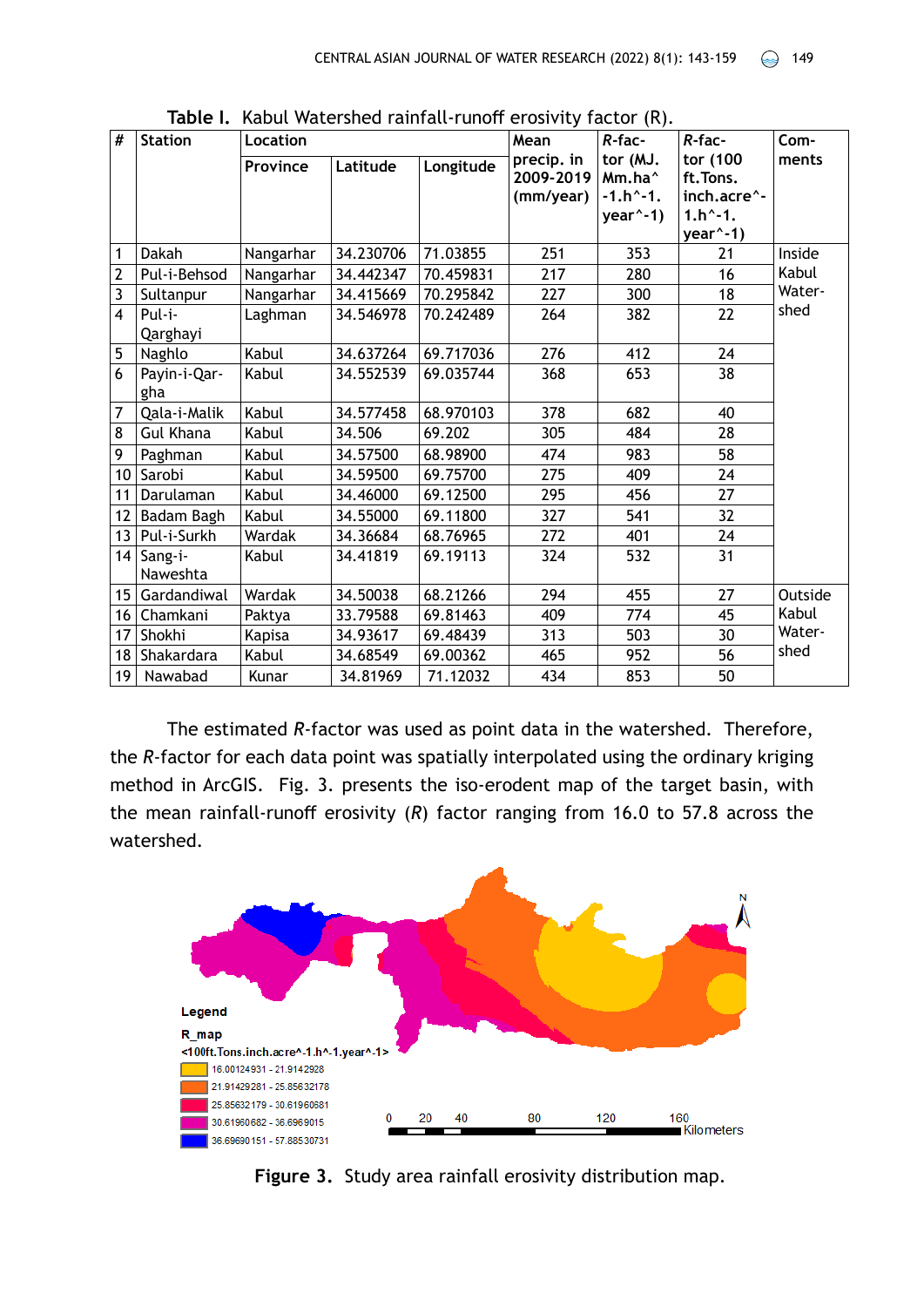## *3.2. Soil erodibility factor (K)*

The Kabul Watershed soil map shape-file was obtained from the Afghan Geodesy and Cartography Head Office, demonstrating seven distinguishable soil zones each comprising several soil textures. In this study, the soil erodibility factors (*K*) for the target basin were defined based on the relationship between soil texture class and soil organic matter; due to the lack of basin-specific surveyed SOM data, it was assumed to be 0.5% (Table II below contains the corresponding *K*-values). After adding the soil map shape-file as a layer into ArcGIS, the soil map attribute table was edited, and the corresponding *K*-factors were assigned from Table II to each soil zone. Then, the shape-file was converted to grid form using the ArcGIS Conversion to Raster Tool (410m cell). Fig. 4. presents the watershed's soil erodibility (*K*) map.

| # | <b>Soil Classification</b>                      | Soil texture                                   | Mean K-factor (Ton.<br>acre.h.100ft^-1.<br>ton $^{\wedge}$ -1, inch $^{\wedge}$ -1,<br><u>acre^-1)</u> |
|---|-------------------------------------------------|------------------------------------------------|--------------------------------------------------------------------------------------------------------|
|   | Calcixeralfs with Xerochrepts                   | Silt loam with silty clay loam                 | 0.42                                                                                                   |
|   | Haplocambids with Torriorthents                 | Silt loam                                      | 0.48                                                                                                   |
| 3 | Rocky land with Lithic Cryorthents              | Bare rock with loamy very                      | 0.22                                                                                                   |
| 4 | Rocky land with Lithic Haplocam-<br><b>bids</b> | fine sand<br>Rock with loamy very fine<br>sand | 0.22                                                                                                   |
| 5 | Rocky land with Lithic Haplocryids              | Rock with silt loam                            | 0.24                                                                                                   |
| 6 | Xerochrepts with Xerorthents                    | Silty clay loam with cobbly<br>loam            | 0.32                                                                                                   |
| 7 | Xerorthents with Xeropsamments                  | Cobbly loam with fine sand                     | 0.22                                                                                                   |

|  |  |  |  | Table II. Soil erodibility factor (K) of the Kabul Watershed soil zones. |
|--|--|--|--|--------------------------------------------------------------------------|
|--|--|--|--|--------------------------------------------------------------------------|



**Figure 4.** Soil erodibility (K) map of the Kabul Watershed.

## *3.3. Slope length factor (L)*

The slope length factor indicates the impact of slope length on soil loss. Slope length is the horizontal distance from the origin of overland flow to the point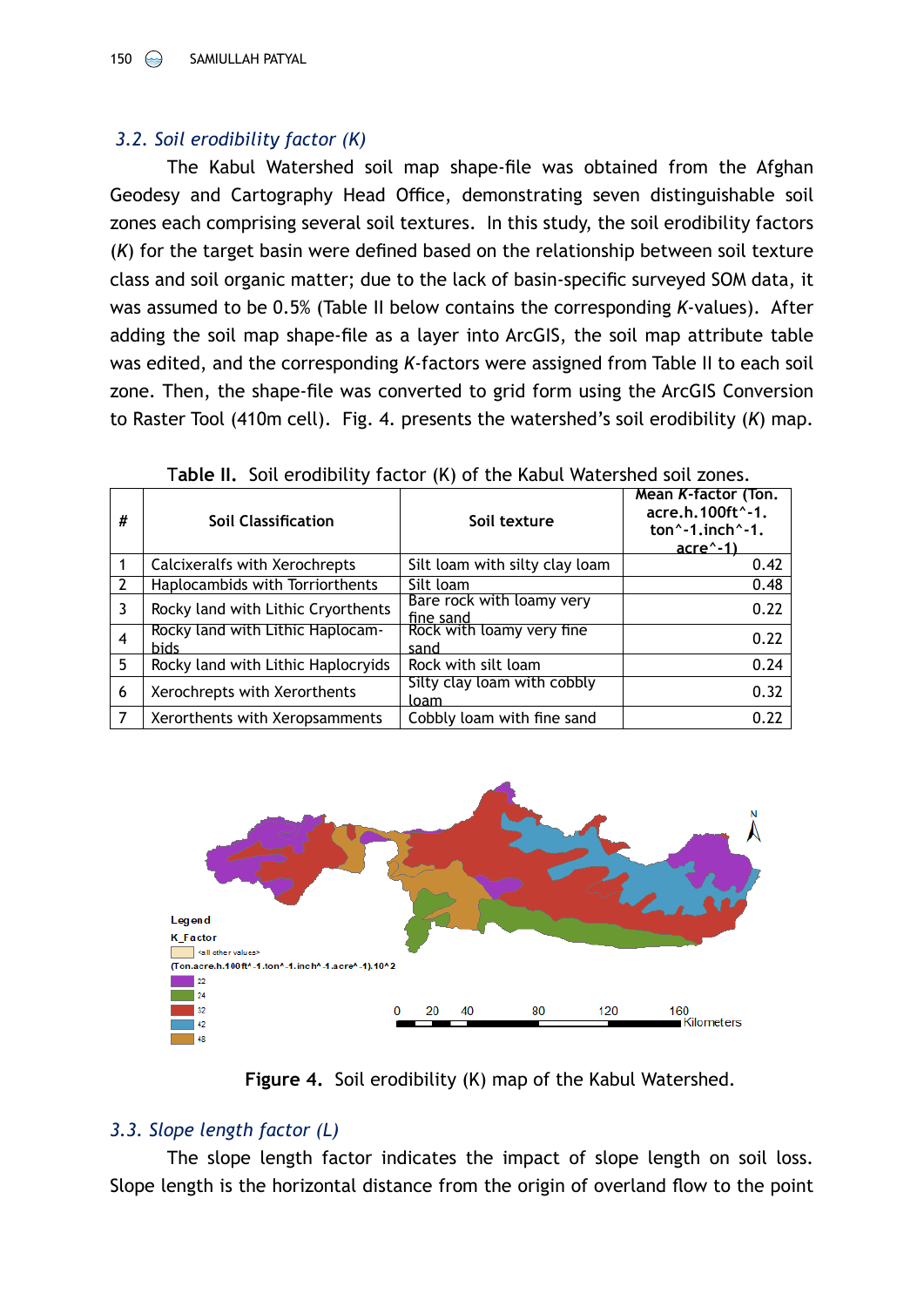where the runoff becomes concentrated. Whereas the mountainous and hilly Kabul Watershed demonstrates high *L*-values, the rest of the study area have relatively low *L*-factors (Hickey, [2000](#page-15-8); S. Khassaf & Al Rammahi, [2018](#page-15-2)). The *L*-factor was calculated based on equations (2) and (3) using the ArcGIS Map Algebra Tool. Fig. 5. shows the *L*-factor map of the target watershed.



**Figure 5.** Slope length factor (L) map of the Kabul Watershed.

### *3.4. Slope steepness factor (S)*

Slope steepness factor is defined as the ratio of soil loss from the field slope gradient to soil loss from 9% slope under otherwise identical conditions (Folliott et al., [2013;](#page-15-9) S. Khassaf & Al Rammahi, [2018;](#page-15-2) S. I. Khassaf et al., [2018b](#page-15-10)). As the slope steepness (*S*) increases, the velocity and soil erosion of surface runoff also grow. The slope steepness factor for the Kabul Watershed was calculated as per equation (5) using the ArcGIS Map Algebra Tool. Fig. 6. below presents the corresponding *S*-factor map.



**Figure 6.** Slope steepness factor (S) map of the Kabul Watershed.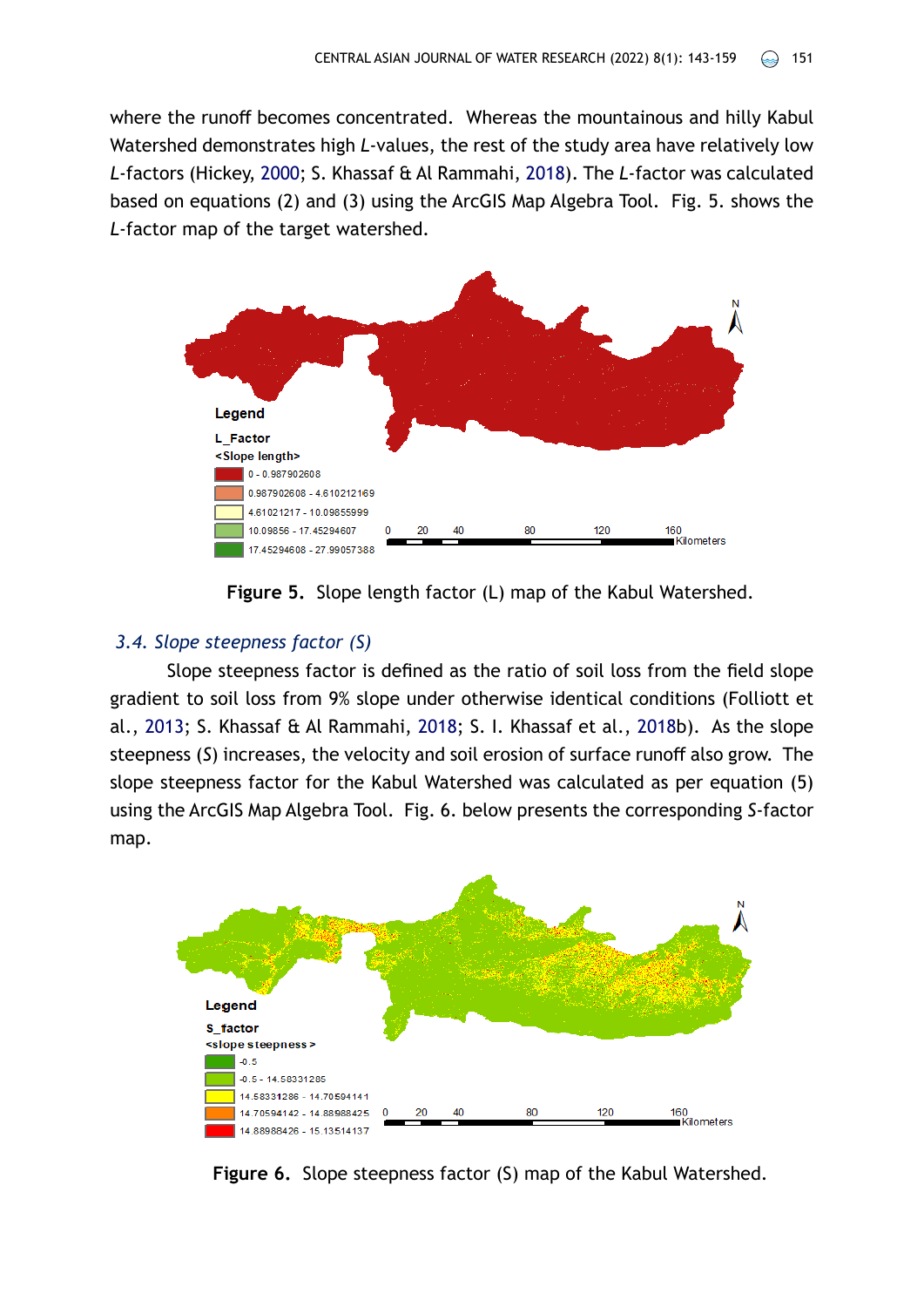## *3.5. Crop cover and management factor (C)*

The cover management factor (*C*) represents the effect of vegetation cover on soil erosion. The *C*-factor is dimensionless, with values ranging between 0 and 1. The *C*-value is 1 when an area has continuous bare fallow land with no vegetation cover, and it is below 1 in case of better vegetation cover resulting in lower soil erosion (Kuenstler, [1998](#page-15-11)). There are two methods to estimate the *C*-factor – time-variant and time-invariant. Since in the Kabul Sub-Basin about 2/3 of the annual precipitation are concentrated in the first 3 months (February-April) of the year, and over 2/3 of the basin are covered by rangelands and barren soil, the study team selected the time-invariant track. Based on the UN-FAO National Land Cover Map (2015), the Kabul Watershed has 16 corresponding classes. Thus, the crop management factor (*C*) was assigned for each land-use class from literature reviews. The *C*-values of each land-use class were processed in ArcGIS to build the *C*-factor map for the target basin (Sahar, [2013\)](#page-16-1) presented in Fig. 7. below.





## *3.6. Erosion management practice factor (P)*

Ranging from 0 to 1, the *P*-factor principally affects erosion by adjusting the flow pattern, steepness, or direction of surface runoff, as well as by reducing the runoff amount and rate (Folliott et al., [2013\)](#page-15-9). It equals 1 when the land is directly plowed on the slope, and is below 1 when the adopted conservation practices reduce soil erosion. Terracing and contouring are common and effective support practices on the field level. As per field assessment, no proper support practices were in place within the study area, except for some small-scale recently implemented efforts. Therefore, the *P*-value for the Kabul Watershed was assigned as 0.8 (Panagos et al., [2015](#page-16-2)).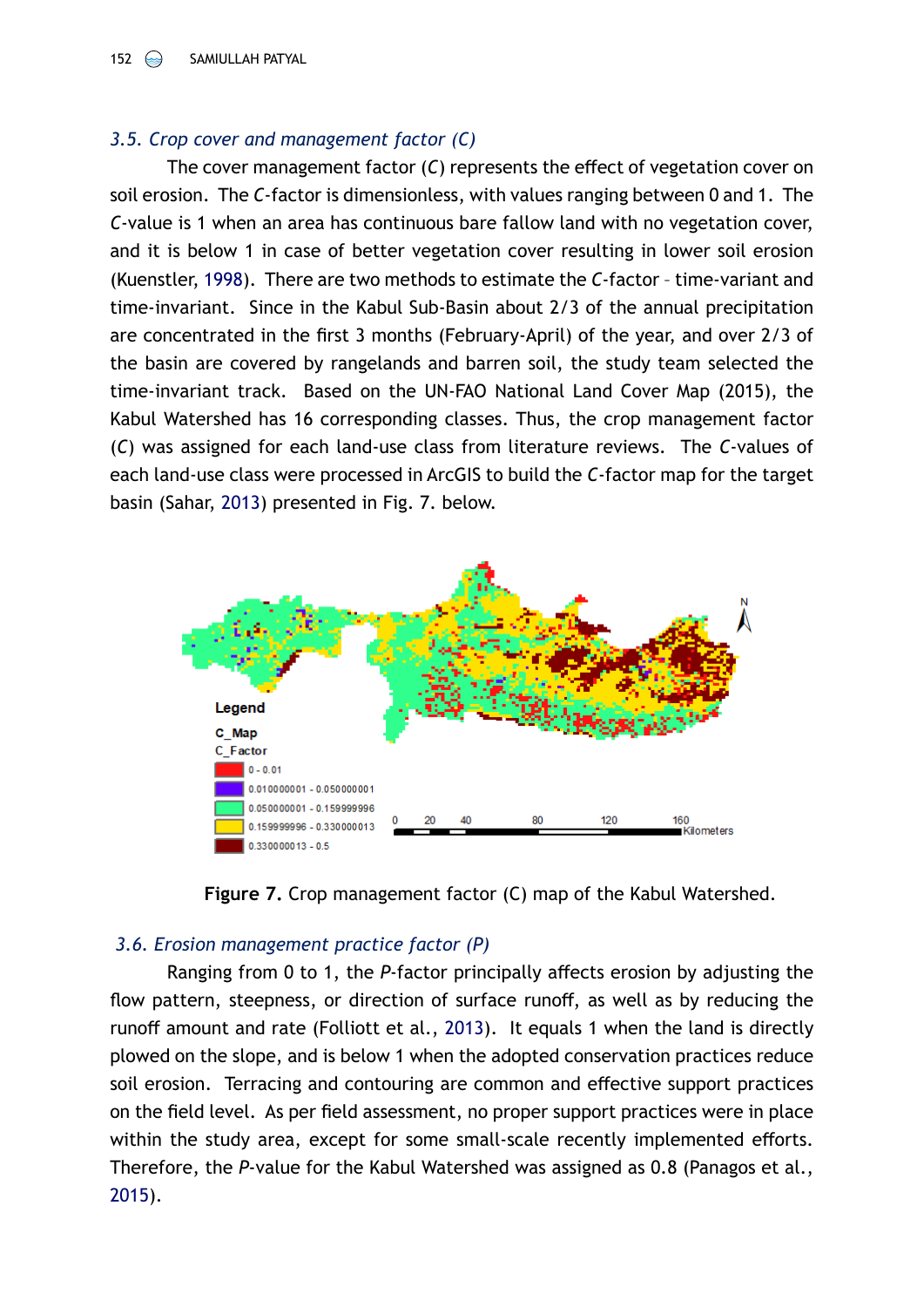### *3.7. Mean annual soil loss estimation*

The obtained values for all six parameters in the Kabul Watershed were as follow:

- 1. Rainfall-runoff erosivity factor (*R*): 16-57.8;
- 2. Soil erodibility factor (*K*): 0.22-0.48;
- 3. Slope length factor (*L*): 0-27.99;
- 4. Slope steepness factor (*S*): -0.5-15.13;
- 5. Cover management factor (*C*): 0-0.5;
- 6. Support practice factor (*P*): 0.8

To estimate the mean annual soil loss rate for the target basin, the above 6 parameters were multiplied using the raster calculation tool. Fig. 8. presents the corresponding mean annual soil loss rate map; the mean annual soil loss was estimated at 6.12 tons/acre/year (15.11 tons/ha/year).



**Figure 8.** Mean annual soil loss rate map of the Kabul Watershed.

Most parts (98.53%) of the watershed fall within the low-severity class contributing to 1.24-149.87 tons/ha/year of the total estimated annual loss. The entire basin area was broken into five categories; the percentage for each of them is presented in Fig. 9. below.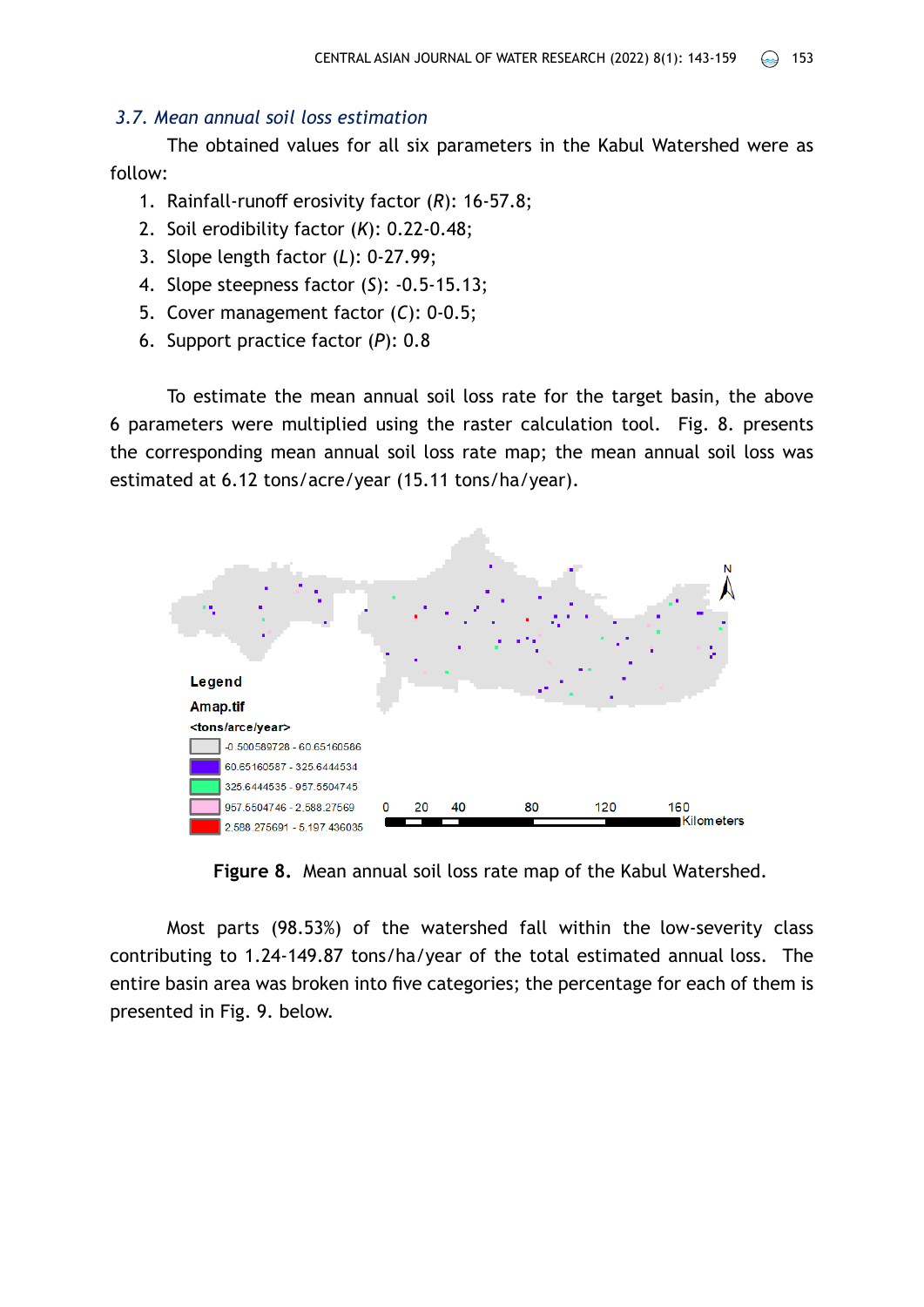

**Figure 9.** Percentage intervals of annual average soil loss rates in the Kabul Watershed.

### **Evaluation of soil conservation installations**

As per the information obtained from local communities and Kabul River Sub-Basin Directorate, there are only 51 check dams across the watershed; and in some hilly zones, trenches (small ponds) are present performing below the required practices as per the corresponding annual soil loss rates. Local farmers practice contour cultivation and use dry stone terraces, which are damaged and can no longer contribute to erosion control. The number of check dams and small ponds constructed across the study area covers only its small share, again below the required conservation measures based on the technical standards. In addition, the study revealed that the existing check dams were extremely inefficient in terms of soil erosion control, as most of them were located along streams, and the distances between check dams were larger than recommended. The majority of operating check dams failed against the design technical standards.

Considering the severity of soil loss, topographic characteristics of the Kabul Watershed, and feasibility of local-level implementation, the authors recommend the following soil preservation actions (Gabriels et al., [1998;](#page-15-12) Manual et al., [2012](#page-15-13); Molla & Sisheber, [2017](#page-15-14)):

- a. Immediate stabilization of the zones featuring extremely high soil erosion (Fig. 8.);
- b. Prevention of deforestation and illegal logging in forest plantations and natural woods;
- c. Construction of small check dams along gullies;
- d. Terracing and trenching in hilly zones;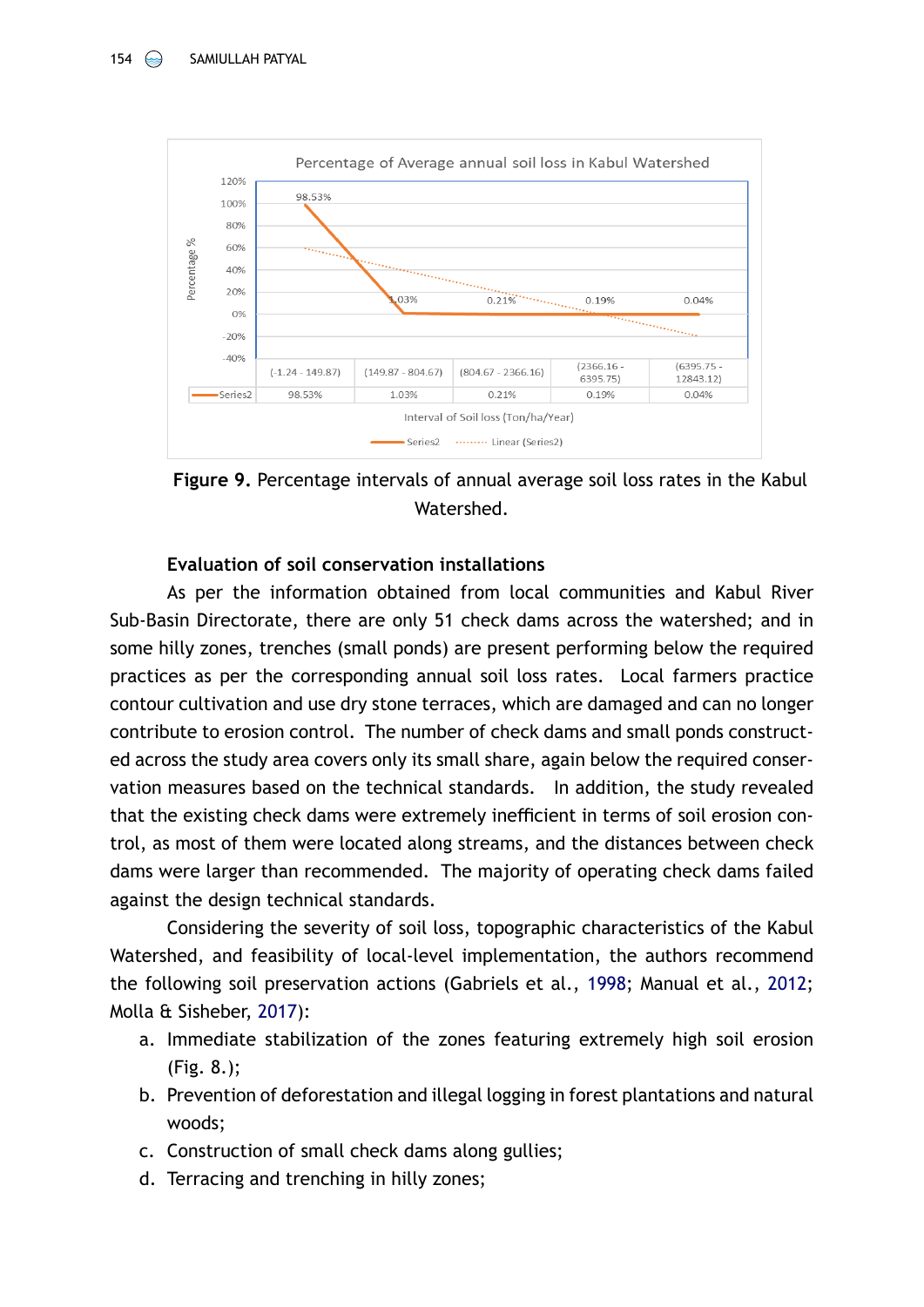- e. Revegetation of open- and grasslands;
- f. Deployment of rainwater harvesting techniques;
- g. Actions to maintain operating infrastructure and forest/vegetation cover.

### **4. Discussion**

Soil erosion poses the highest threat in the central highlands of Afghanistan, stimulating siltation of existing reservoirs along the Kabul River. In this study, spatial soil loss rates were determined using the RUSLE model. The efficiency of soil conservation facilities was evaluated based on the feasibility of their execution with the engagement of local communities. RUSLE represents an effective tool to assess the potential soil erosion in a watershed (Jung et al., [2017](#page-15-7)). As per the model, the calculated annual soil loss spatial distribution in the target basin ranged from 1.23 to 12,833.16 ton/ha/year, i.e. above the tolerance level. The findings of this research closely reflect the sedimentation data provided by Afghanistan's National Water Affairs Regulatory Authority (NWARA).

The sediment yield data obtained from NWARA was harvested from six monitoring stations inside the study area (Table III). The observed data were provided in tons/day, and were subsequently converted to tons/ha/year based on the actual area related to each station to make the data compatible with the RUSLE generated outputs.

|                | <b>Station</b> | Location  |           | Longitude | Watershed   | Sediment     | Sediment     |
|----------------|----------------|-----------|-----------|-----------|-------------|--------------|--------------|
| #              |                | Province  | Latitude  |           | area $(m2)$ | yield (tons/ | yield (tons/ |
|                |                |           |           |           |             | day)         | ha/year)     |
| 1              | Dakah          | Nangarhar | 34.230706 | 71.03855  | 26,011.70   | 1,772.7      | 0.10         |
| $\overline{2}$ | Pul-i-Behsod   | Nangarhar | 34.442347 | 70.459831 | 14,278.05   | 424.2        | 0.04         |
| 3              | Naghlo         | Kabul     | 34.637264 | 69.717036 | 10,056.41   | 119.4        | 0.02         |
| $\overline{4}$ | Payin-i-Qargha | Kabul     | 34.552539 | 69.035744 | 760.62      | 0.16         | 0.00         |
| 5              | Qala-i-Malik   | Kabul     | 34.577458 | 68.970103 | 26.64       | 25.5         | 1.35         |
| 6              | Pul-i-Surkh    | Maidan    | 34.366842 | 68.769653 | 503.86      | 4.7          | 0.01         |
|                |                | Wardak    |           |           |             |              |              |

**Table III.** Sediment yield data obtained from NWARA.

Based on Vanoni equation (1975), the relation between sediment delivery ratio and watershed area was calculated as follows (Folliott et al., [2013;](#page-15-9) Julien, [2004](#page-15-6); Sahar, [2013\)](#page-16-1):

$$
S_{DR} = 0.42A^{-0.125} \tag{7}
$$

, where  $A$  is watershed area  $(m<sup>2</sup>)$ .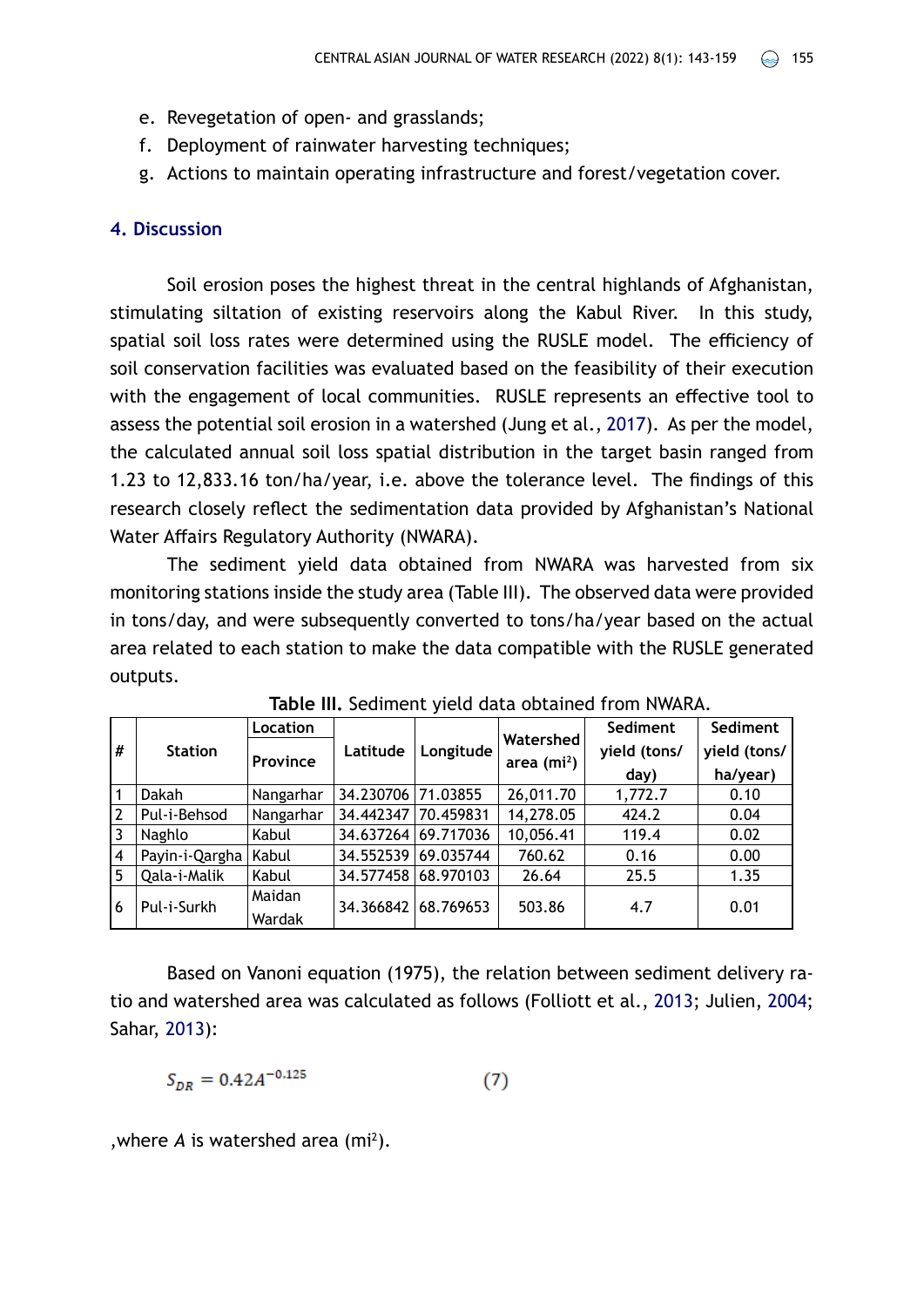As per the above equation, the sediment delivery ratio was calculated for each station; and based on Julien equation (2010), the sediment delivery ratio could therefore be expressed as follow:

$$
Y = S_{DR} * A_t \tag{8}
$$

, where  $S_{DR}$  is the sediment delivery ratio, *Y* is sediment yield, and  $A_t$  is gross erosion per unit area above a measuring point (Folliott et al., [2013;](#page-15-9) Sahar, [2013\)](#page-16-1).

The sediment data obtained from NWARA stations were compared against these calculated using RUSLE (Fig. 10.), pointing to their extremely high correlation (overall, coefficient of determination  $(R^2)$  amounting to 0.91), with only one 43% increase by RUSLE, potentially due to different factors, such as varying deposition of sediment yield along the river at different stations.



**Figure 10.** Comparison of observed and RUSLE sediment yield data for the Kabul Watershed.

In addition, recently NWARA had executed several small-scale targeted soil water conservation interventions, i.e. check dams and terraces, in certain hilly zones of the Kabul Watershed. Although the actions did not lead to sustainable land resource management per se, they still demonstrated high soil erosion control efficiency. In some cases, the corresponding installations were built based on the food-for-work approach, and the farmers decided on the location and other design parameters themselves. As the result, some of them were dismantled and no longer contribute to soil-water conservation, as well as require proper maintenance due to their vulnerability to livestock damage, intensive rainfall, and siltation. In general, deforestation, over-grazing, climate change, road and mining activities, and poorly designed soil-water conservation facilities are the main causes of severe soil erosion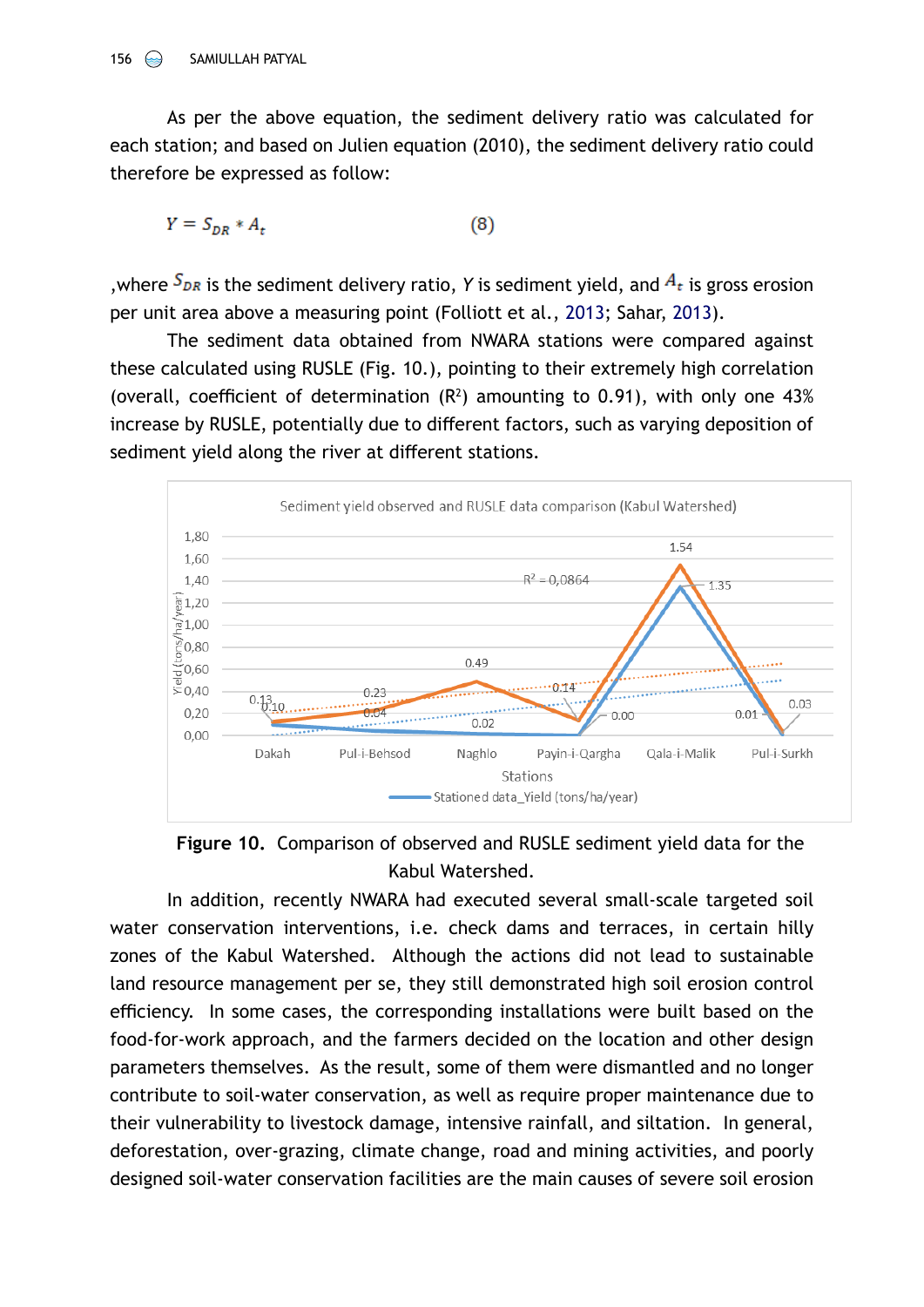in the study area. Therefore, to stabilize land and control land degradation, soil conservation measures should be selected based on consultations with local communities and broad stakeholder participation.

#### **5. Conclusions and recommendations**

GIS-based RUSLE model represents an extremely effective technique to estimate watershed-based soil loss rate in data-scarce regions like Afghanistan. For the Kabul Sub-Basin, the model predicted the mean annual soil loss at 15.11 tons/ha, with the total loss of 123 mln tons/vear across the entire study area. The study allowed revealing the sites with severe erosion (steep-slope hills, mountains, and river banks) with fragile soils prone to scouring, as well as the fact that erosion mostly occurred in the form of rills and sheets in hillside and steep mountains. Comparing the sediment yield data from gauge stations, the sediment delivery ratios were calculated and ranged from 12-19%; based on the estimates, the observed sediment yields across the target watershed fell within a similar range of predicted values.

This study showed severe soil erosion in the Kabul Watershed due to the majority of its area covered with rangelands, which can potentially curb agricultural productivity and exacerbate reservoir siltation. The national government and natural resource management authorities should focus on building soil-water conservation infrastructure across the target basin, as well as mainstreaming proper land management practices across the country to ensure sustainable nature use. To achieve these goals, the authors propose the following specific recommendations:

Establish a comprehensive hydrology and hydrometeorology data management center to enable more accurate and effective research;

Conduct comprehensive soil survey across the country to understand the current soil properties and features to render information support to farmers, land use planners, engineers and scientists;

Update the national Land Use/Land Cover Atlas based on observed and remote sensing datasets; the currently used Atlas was published by FAO in 2015 to strengthen agricultural information and statistics services in the country;

Design and build a sediment monitoring gauging network covering all main domestic rivers to expand and maintain sediment supply and transport database;

Enhance management of domestic river basins, including conduct a preliminary assessment of all river sub-basins, prioritize areas based on specific criteria, and subsequently design and implement engineering as well as agronomic projects.

The study has revealed that the Kabul Sub-Basin is largely (48%) dominated by rangelands, generally uncultivated and more vulnerable to erosion. Besides other factors, lack of adequate irrigation water and climate change manifest the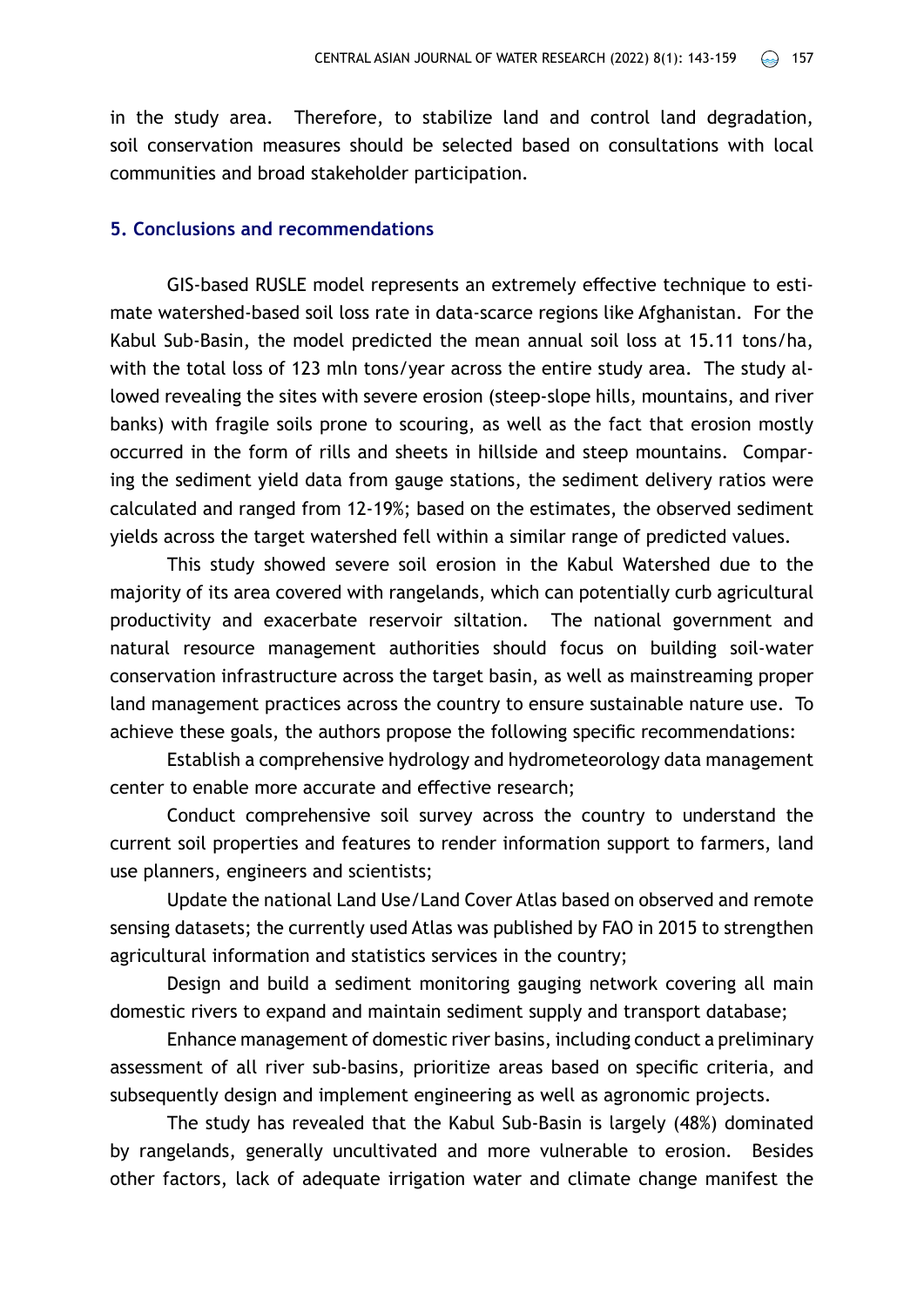key drivers of extensive rangeland zones inside the target watershed. The authors recommend converting the rangelands into irrigated farmland by introducing modern irrigation (drip, sprinkler) technologies, including imported farming technologies, to increase agricultural productivity.

### **References**

- <span id="page-15-4"></span>Benavidez, R., Jackson, B., Maxwell, D. & Norton, K. (2018). A review of the (Revised) Universal Soil Loss Equation ((R)USLE): With a view to increasing its global applicability and improving soil loss estimates. *Hydrology and Earth System Sciences*, *22* (11), 6059-6086 ([https://doi.org/10.5194/](https://doi.org/10.5194/ hess-22-6059-2018) [hess-22-6059-2018](https://doi.org/10.5194/ hess-22-6059-2018))
- <span id="page-15-0"></span>FAO (2012). The Islamic Republic of Iran. In *Government of the Islamic Republic of Afghanistan* (<https://doi.org/10.4324/9780203847459>)
- <span id="page-15-9"></span>Folliott, P., Brooks, K., Neary, D., Roberto, T. & Chevesich, P. (2013). Soil erosion and sediment pro- duction on watershed landscapes: processes and control. In *Documento Técnico del PHI-LAC 32*  ([https://www.fs.usda.gov/treesearch/pubs/46794\)](https://www.fs.usda.gov/treesearch/pubs/46794)
- <span id="page-15-12"></span>Gabriels, D., Cornelis, W.M. & Schiettecatte, W. (1998). *Water Harvesting and Water-Saving techniques*. *V*, 1-10
- <span id="page-15-5"></span>Gis, C.E. & David, R. (2014). *Soil Erosion Assessment using GIS and Revised Universal Soil Loss Equation ( RUSLE ). List of Figures*
- <span id="page-15-8"></span>Hickey, R. (2000). Slope angle and slope length solutions for GIS. *Cartography*, *29* (1), 1-8 [\(https://](https://doi.org/10.1080/00690805.2000.9714334) [doi.org/10.1080/00690805.2000.9714334](https://doi.org/10.1080/00690805.2000.9714334))
- Islamic, T., Of, S. & Irrigation, M. O. F. (2004). A strategic policy framework for the water sector : final draft / Transitional Islamic State of Afghanistan, Ministry of Irrigation, Water Resources Environment (MIWRE). *A Strategic Policy Framework for the Water Sector : Final Draft / Transitional Islamic State of Afghanistan, Ministry of Irrigation, Water Resources Environment (MIWRE)*, *May*  ([https://doi.org/10.29171/azu\\_acku\\_pamphlet\\_td313\\_a3\\_s775\\_2004](https://doi.org/10.29171/azu_acku_pamphlet_td313_a3_s775_2004))
- <span id="page-15-6"></span>Julien, P.Y. (2004). *EROSION AND SEDIMENTATION. 2nd Ed., Erosion and Sedimentation, 2nd Ed. Pierre Y. Julien Frontmatter More information,* 1 [\(www.cambridge.org](http://www.cambridge.org))
- <span id="page-15-7"></span>Jung, C.-G., Jang, W.-J. & Kim, S. (2017). Estimation of 1 km Grid-based WATEM/SEDEM Sediment Transport Capacity Using 1 Minute Rainfall Data and SWAT Semi-distributed Sediment Transport Capacity Results for Han River Basin of South Korea. *Hydrology and Earth System Sciences Discus- sions*, *January*, 1-21 (<https://doi.org/10.5194/hess-2016-649>)
- <span id="page-15-2"></span>Khassaf, S. & Al Rammahi, A. (2018). Estimation of Slope Length Factor (L) and Slope Steepness Factor (S) of Rusle Equation in the Euphrates River Watershed By Gis Modeling. *Kufa Journal of Engineering*, *9* (3), 81-91 [\(https://doi.org/10.30572/2018/kje/090307](https://doi.org/10.30572/2018/kje/090307))
- <span id="page-15-3"></span>Khassaf, S.I., Hussein, A., Al, J., Al-Abadi, A.M.A., Ghalib, H.B., Al-Qurnawi, W.S., Hussein, M.H. & Keya, D.R. (2018a). Estimation of Soil Erosion Risk of the Euphrates River Watershed Using RU-SLE Model, Remote Sensing and GIS Techniques. *Polytechnic Journal*, *8* (1), 8-21 ([https://doi.](https://doi.org/10.25675/10217/201096) [org/10.25675/10217/201096\)](https://doi.org/10.25675/10217/201096)
- <span id="page-15-10"></span>Khassaf, S.I., Hussein, A., Al, J., Al-Abadi, A.M.A., Ghalib, H.B., Al-Qurnawi, W.S., Hussein, M.H. & Keya, D.R. (2018b). Estimation of Soil Erosion Risk of the Euphrates River Watershed Using RUSLE Model , Remote Sensing and GIS Techniques. *Polytechnic Journal*, *8* (1), 8-21
- Kouli, M., Soupios, P. & Vallianatos, F. (2009). Soil erosion prediction using the Revised Universal Soil Loss Equation (RUSLE) in a GIS framework, Chania, Northwestern Crete, Greece. *Environmental Geology*, *57* (3), 483-497 [\(https://doi.org/10.1007/s00254-008-1318-9\)](https://doi.org/10.1007/s00254-008-1318-9)
- <span id="page-15-11"></span>Kuenstler, W. (1998). C factor: Cover-Management Author: In *Guidelines for the Use of the Revised Universal Soil Loss Equation (RUSLE) Version 1.06 on Mined Lands, Construction Sites, and Reclaimed Lands Terrence,* 148
- <span id="page-15-1"></span>Lee, J.P. (2007). Estimation of Rainfall-runoff Erosivity for Individual Storm Events. *Journal of Hydrology*, *160* (537), 2007
- <span id="page-15-13"></span>Manual, R., Flood, F., Management, R., & Measures, S. (2012). *Chapter 5: Physical Methods for Slope Stabilization and Erosion Control,* 30-59
- <span id="page-15-14"></span>Molla, T. & Sisheber, B. (2017). Estimating soil erosion risk and evaluating erosion control measures for soil conservation planning at Koga watershed in the highlands of Ethiopia. *Solid Earth*, *8* (1), 13-25 [\(https://doi.org/10.5194/se-8-13-2017\)](https://doi.org/10.5194/se-8-13-2017)